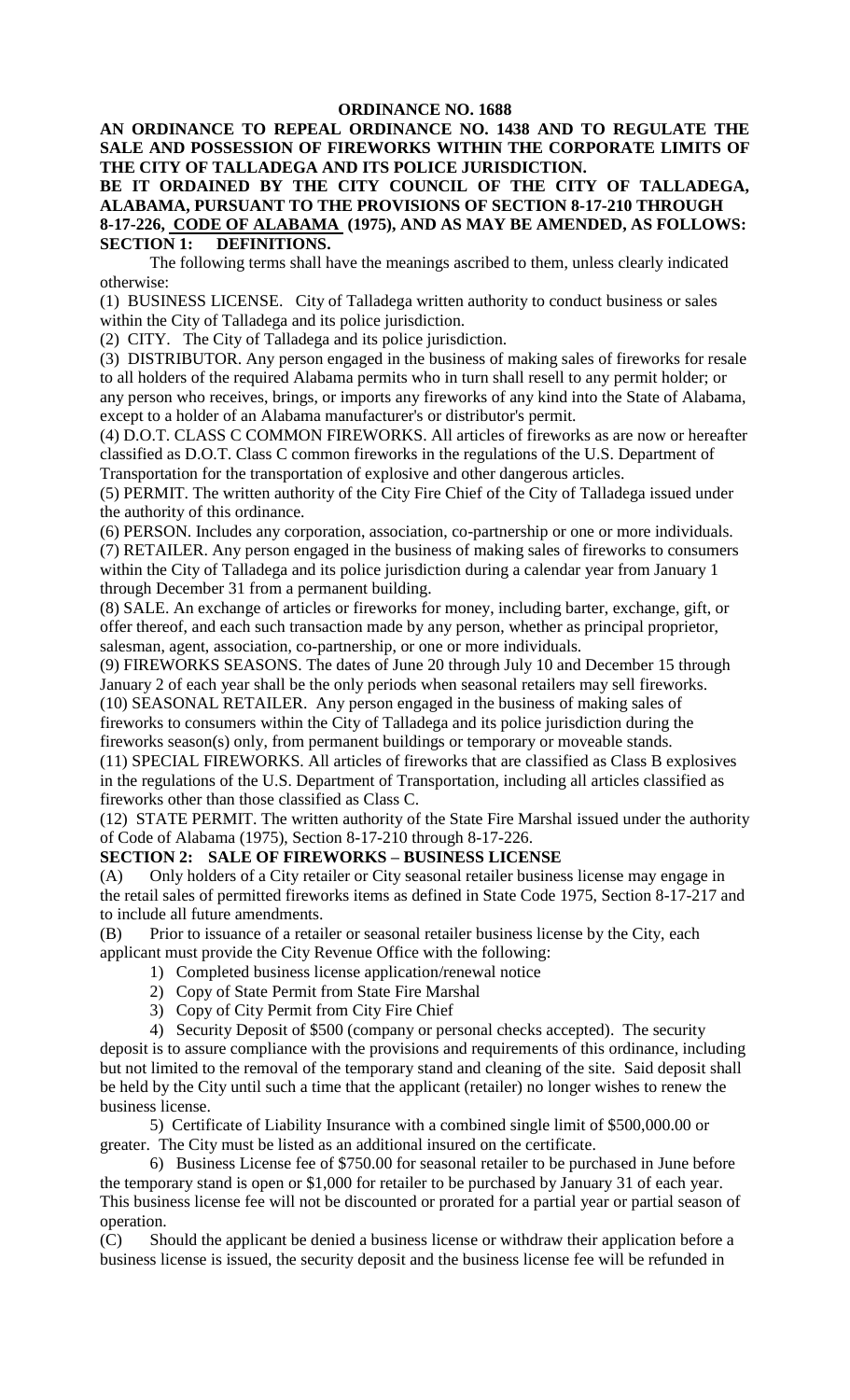full unless an outstanding balance is due to the City for expenses incurred for violations of this or any other City ordinance.

(D) Said business license may be revoked by the City if violations occur. Should this be the case, said business license fees and security deposits are not refundable.

#### **SECTION 3: STRUCTURES WHERE FIREWORKS SALES ARE PERMITTED**

(A) All structures, permanent and temporary, must follow the requirements for storage, display, and locating of fireworks sales as stated in State Code 1975, Section 8-17-221 and to include all future amendments.

(B) No fireworks stand, temporary or permanent, shall be located within 25' (feet) of any building.

(C) No fireworks stand, temporary or permanent, shall be located within 100' (feet) of any gasoline pump, tank, or vents for gasoline tanks, nor gasoline dispenser.

(D) Temporary fireworks stands need not comply with the provision of the building code, provided however, that all stands shall be erected in a manner that will reasonably insure the safety of attendance and customers.

(E) All fireworks stands, temporary or permanent, may be inspected by the City at any time during hours of operation.

(F) All temporary fireworks stands where the buying public enters must have at least two (2) exits. Each exit must be properly marked and must remain unlocked and clear of any items which may be blocking the exit during the hours in which the fireworks stand is open for business.

(G) All fireworks stands, temporary or permanent, shall have in place a 10 pound ABC fire extinguisher at each door. The extinguisher must have a current inspection tag in place. **SECTION 4: GENERAL REQUIREMENTS** 

(A) All weeds and combustible material shall be cleared from the location of temporary fireworks stands including a distance of at least 20' (feet) surrounding the stand.

(B) "NO SMOKING" and "FIREWORKS" signs in letters not less than four inches in height shall be prominently displayed on all four sides of the permanent or temporary fireworks stand.

(C) Presence of lighted cigars, pipes, or any flame or glowing heat shall be declared unlawful within 10' (feet) of the permanent or temporary fireworks stand.

(D) Each temporary or permanent stand must have an adult over the age of 19 in attendance and in charge during the business hours. No person under the age of 19 years may obtain a business license to sell fireworks in the City.

(E) Each temporary fireworks stand and all litter shall be removed from the temporary location within ten (10) days after each fireworks season. Any stand left on the premises will be charged \$100.00 (one hundred dollars) per day for each day that the stand remains at its temporary location.

# **SECTION 5: USE OF FIREWORKS**

(A) It shall be unlawful for any person to ignite, explode, project, or otherwise fire or use or permit the ignition, explosion or projection of any fireworks upon, over, or onto the property of another, or to ignite, explode, project, or otherwise fire and make use of any fireworks within ten (10) feet of any residence of dwelling.

(B) It shall be unlawful to explode or ignite fireworks within 600 feet of any church, hospital, asylum, public school, any enclosed building, or within 200 feet of where fireworks are stored, sold, or offered for sale as stated in State Code 1975, Section 8-17-222 and to include all future amendments.

(C) No person shall ignite or discharge any permissible articles of fireworks within or throw the same from a motor vehicle while within nor shall any person place or throw any ignited article of fireworks into or at such a motor vehicle, or at or near any person or group of people as stated in State Code 1975, Section 8-17-222 and to include all future amendments.

## **SECTION 6: PENALTIES**

Persons violating this ordinance shall or may be deemed guilty of a misdemeanor, and upon conviction shall be punished by a fine not less than \$100 or more than \$1,000 or imprisoned for not less than 30 days, or more than, one year or both, in the discretion of the court or as stated in State Code 1975, Section 8-17-224 and to include all future amendments.

## **SECTION 7: SPECIAL FIREWORKS FOR PUBLIC DISPLAYS**

(A) Persons setting up and/or shooting fireworks displays must provide the City with a current "DISTRIBUTOR" permit issued by the State Fire Marshal.

(B) A City Display Permit must be purchased from the Revenue Office for \$25.00 prior to location inspection by the City Fire Chief. Should an applicant have multiple and consecutive displays at the same location (example: a church wants to have a display each night for one week) only one fee of \$25.00 is charged, and only one inspection is required.